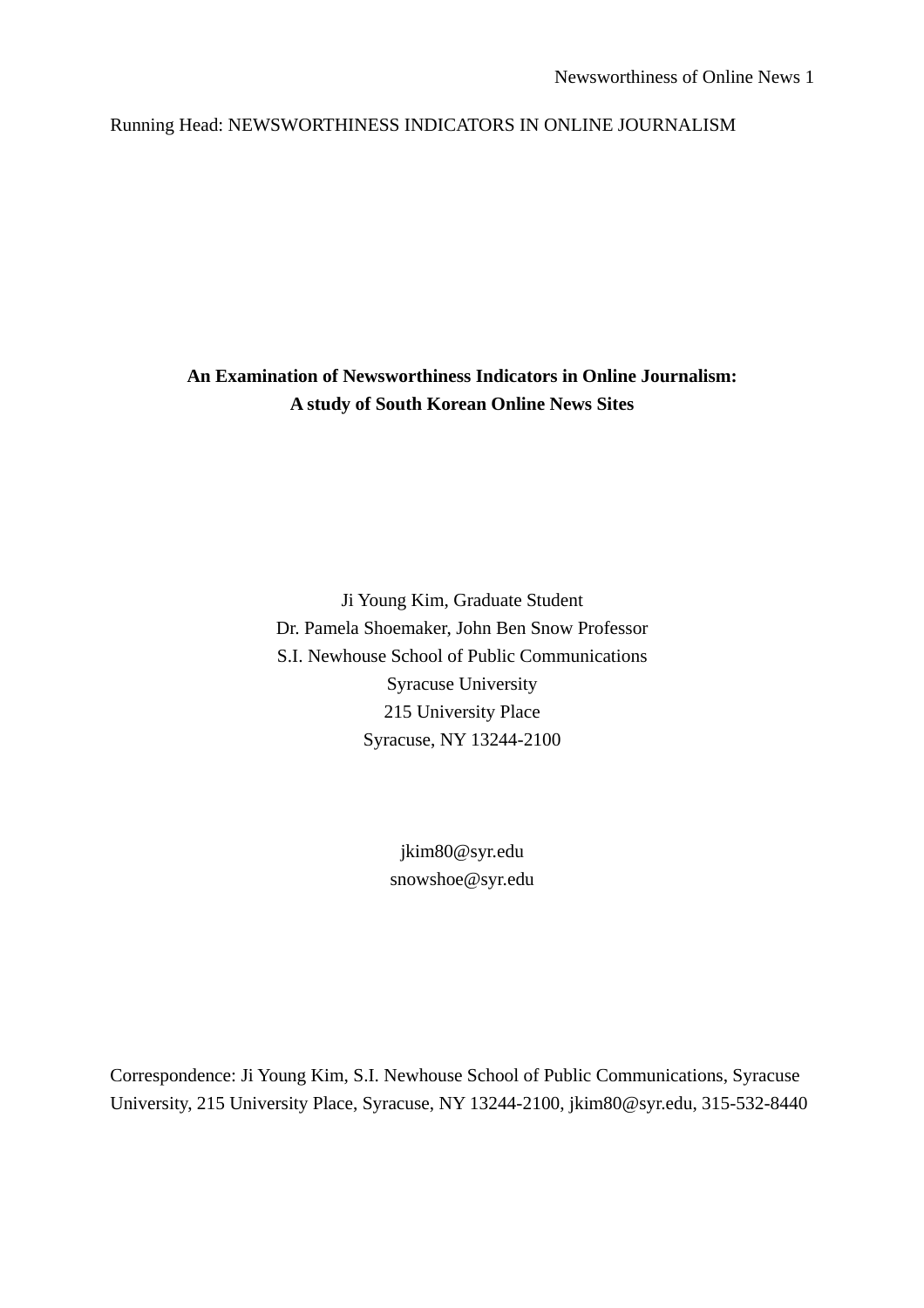## **Abstract**

 To examine the nature of news content in online journalism, this study explores how online media define newsworthiness in covering news events. We examine the effect of organizations on the news concept with two types of online news sites - portal news sites and the sties of traditional newspapers. The study used seven newsworthiness indicators as predictors of news content: statistical deviance, potential for social change deviance, normative deviance, political significance, economic significance, cultural significance and public significance. Studies of online journalism are numerous, yet the relationship between the newsworthiness of the content and the different formats of news sites. This study adds to our understanding of the predictors that determine online news journalism.

## **Key words: online journalism, portal news, newsworthiness indicators, deviance**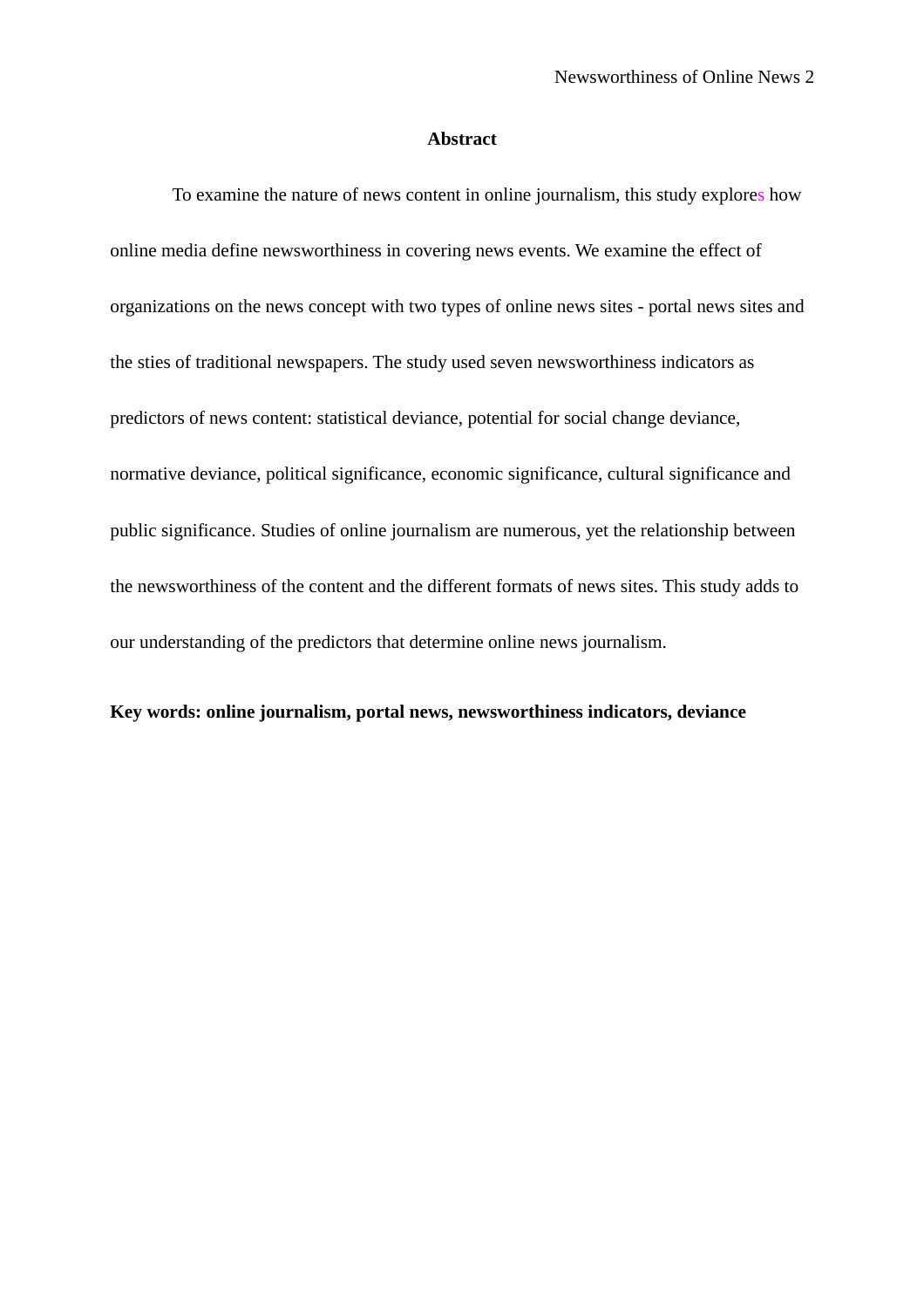# **An Examination of Newsworthiness Indicators in Online Journalism: A study of South Korean Online News Sites**

The Internet changes the nature of journalists, sources, and news content. As different formats of news delivery develop, some of what we formally knew about news production has also changed. Anyone with access to a computer can create and deliver news on the internet. News, long the playground of journalists and their sources, has been opened to the contributions of many individuals – people who formerly were not represented in the news. Many scholars have established that, before the internet, news sources were overwhelmingly the representatives of organizations, especially governmental and business (e.g., Gans, 1979; Bovitz, G. L., Druckman, J. N., & Lupia, A, 2002; Hollifield, C. A., Kosicki, G. M., & Becker, L. B., 2001).

As the internet grew, the first news pages were generally the result of print newspapers, such as the *New York Times*, putting everything that was already in digital form up on a web site. In this study, we call that a *traditional news format.* In contrast, the *portal news site*, such as *Yahoo! News*, creates a home page that has headlines and short teasers for news that is on other web sites. For many traditional news sites, the same principles of newsworthiness were used to select stories as in the printed version of the newspaper. But what principles are used to select news items for the news portal's web pages?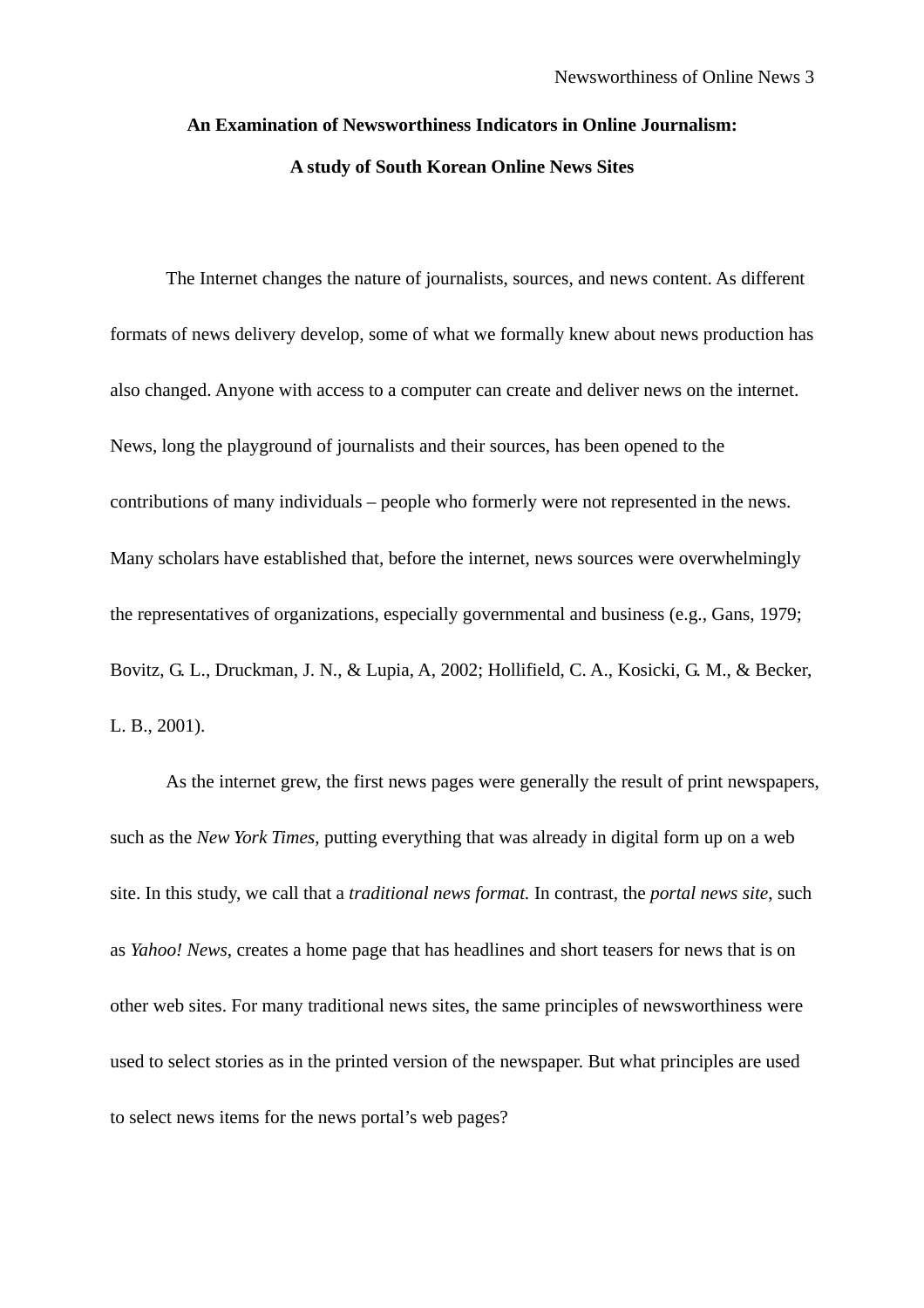Portal news sites have been popular in South Korea, one of the countries in which the dispersion of internet access has been both gradual and rapid. Portal news media re-mediate news content rather than create it. According to a journalism forum in South Korea in 2005, portal news media had become an important news source for internet users and the portal media affected the characteristics of news content. Others criticize portal news media as an entertainment activity. The debate centers on the assumptions behind the gathering and disseminating of news. Those who believe that the news media have a social responsibility to inform the public say that the portal news web sites are money-makers only, that they have no such sense of social responsibility. In online newspapers, personal and entertainment news are more popular than other topics (Gulli, 2005), whereas political and economic news are more newsworthy than other topics in the traditional newspaper (Gans, 1979; Paletz & Entman, 1981).

Early in the  $21<sup>st</sup>$  century Korean businesses established portal web sites that recirculate news from traditional news organizations. This re-mediating process does require the selection of the news stories that finally appear on the web sites, just as news events are selected for inclusion into the traditional news organization. What we don't know, however, is whether re-mediation uses different news rules than the original mediation process. In this study, we compare one traditional news site with a portal news site to discover whether such differences exist.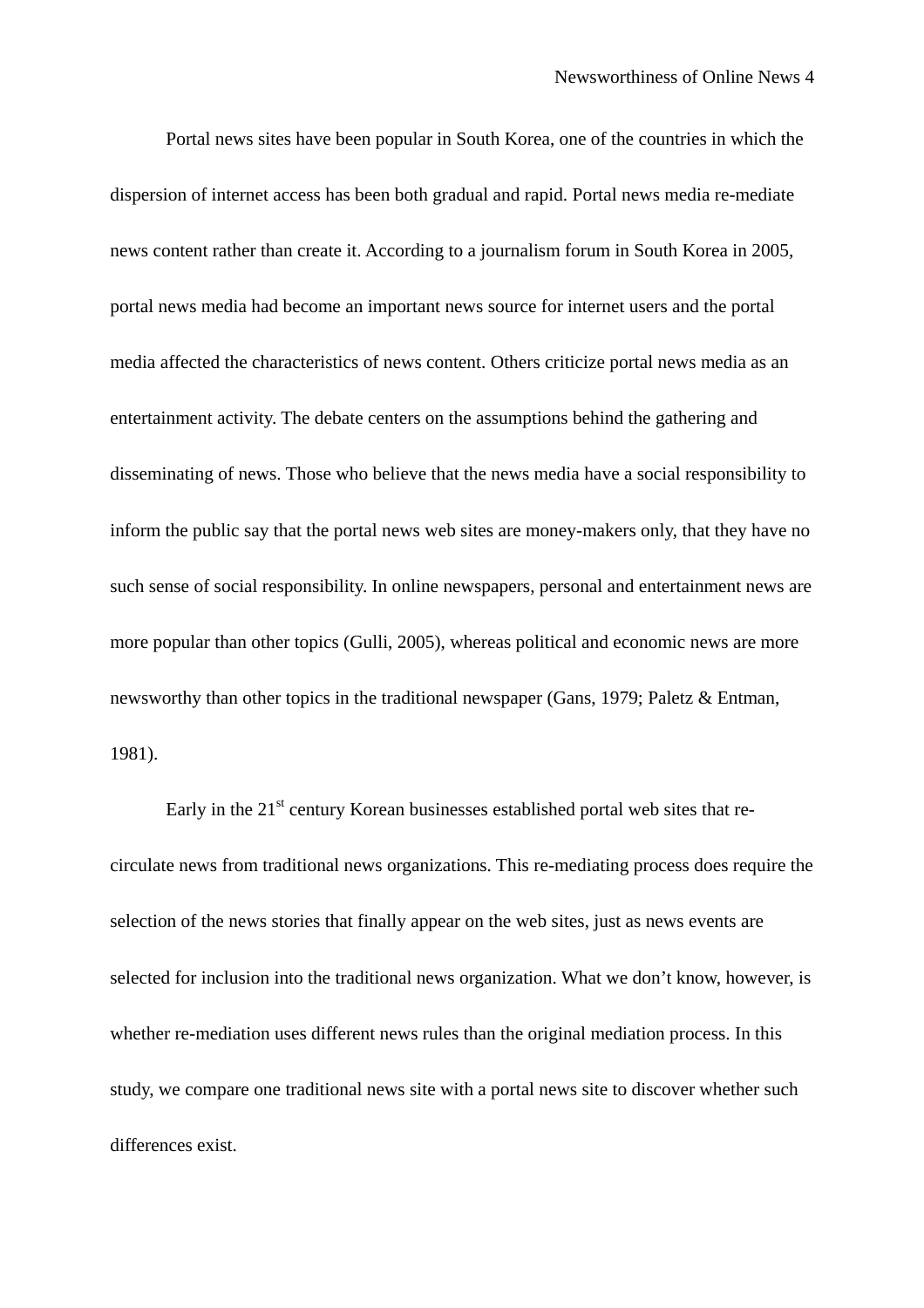#### **Theory**

The media (and their many representatives) look at an event and decide if the event is worth becoming news. This gatekeeping process (Shoemaker, 1991) does not merely create a veridical summary of the day, but rather a substantially changed one. The gatekeeping process changes events and any issues attached to them. In the news making process, the entrance to the news media channel and to each of its parts is the entrance to each section of the media is a gate, and movement into the channel is controlled by one or more gatekeepers or by a set of impartial rules (Shoemaker & Reese, 1996). There are some messages that are clearly more newsworthy than others. The more newsworthy a message is, the more likely it is to pass the gate. (Harriss, Leiter, & Johnson, 1985; Izard, Culbertson, & Lambert, 1973; Stephens, 1993; Shoemaker & Reese, 1996)

## *Organizational level of Gatekeeping*

Not all news media report the same news messages with the same amount of exposure. Luttbeg's (1983) content analysis found that the front pages of more than 100 newspapers are dissimilar, and researchers attribute this to an organizational influence in the news making process (Shoemaker & Reese, 1996; Cohen, Adoni & Bantz, 1990).

Shoemaker & Reese (1991) explain the five levels of analysis of gatekeeping: individual communicators, routine-practice of communication, media organization, social institution, and the social system level. Usually, the influence increases from the individual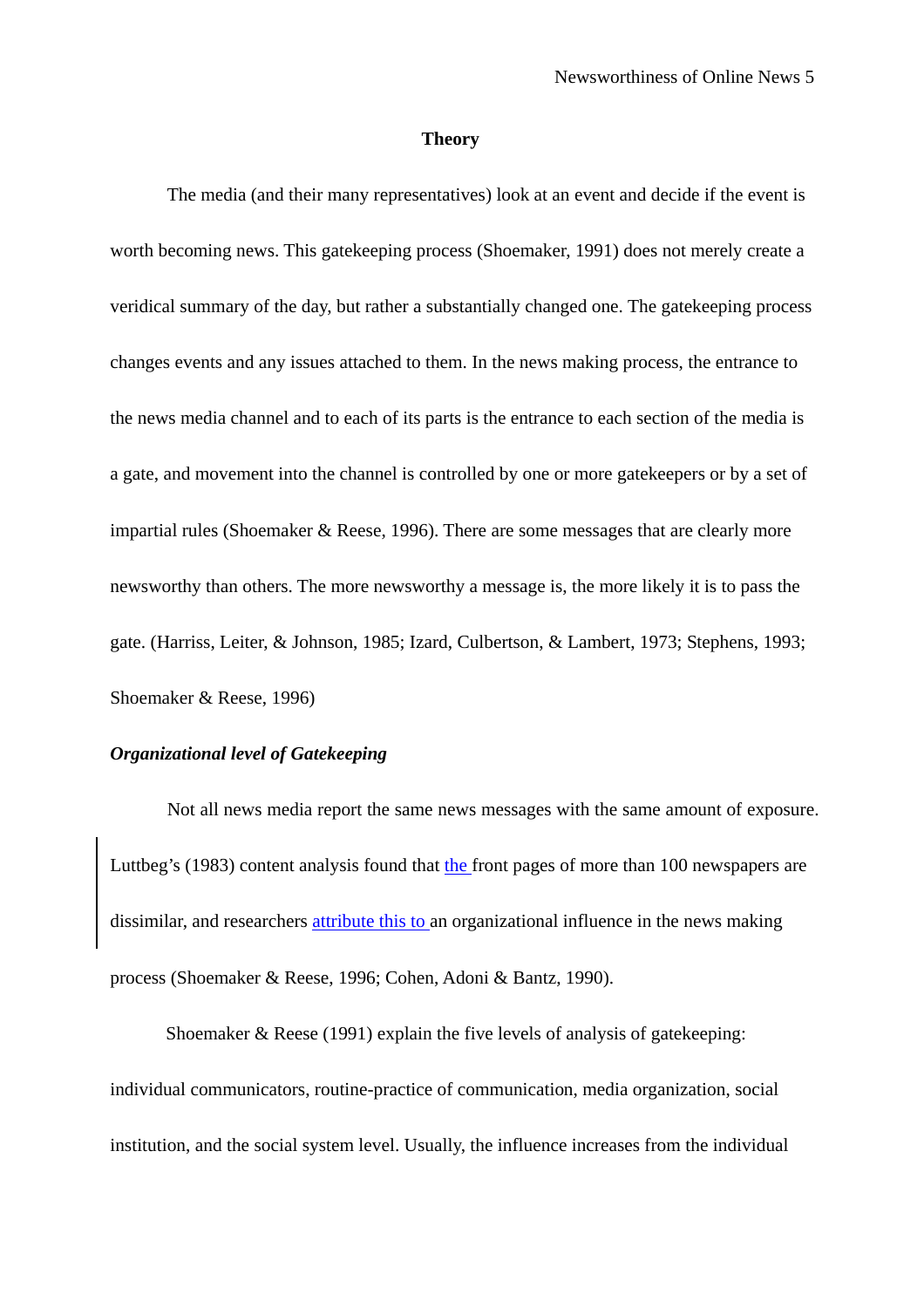level to the social system level; for example, specific policies issued from the top of the organization can overrule lower routine level. In this study, we looked at the level of organization. Leaders make and enforce policy on behalf of the organization to serve the organization's goal (Shoemaker & Reese, 1996).

Organizations are social units deliberately constructed to seek specific goals (Etzioni, 1964, p.3). Especially, organizations hire gatekeepers and make the rules. From the organization's point of view, a successful gatekeeper is a person who can perfectly represent organization's interests. As a result, the organizational structure and power, including ownership and rules, affect to the online news making process; news content is different according to the organizational purpose.

## *Comparison of traditional online news site and portal site*

In this study, we looked at how online media deal with social topics differently focusing on two online news sites. The two online media, traditional newspaper online sites and portal media, are different from each other in terms of the goal of organization and the trust as news media. Organizations' goal gives an influence on the products and services of the organization. Even though the first purpose of the business is to make a profit, journalism organizations have a social responsibility to deliver accurate and objective information, while portal media has less social responsibility. Also, trust and expectation on each online medium to serve journalism role are different by online users. That is, news consumers more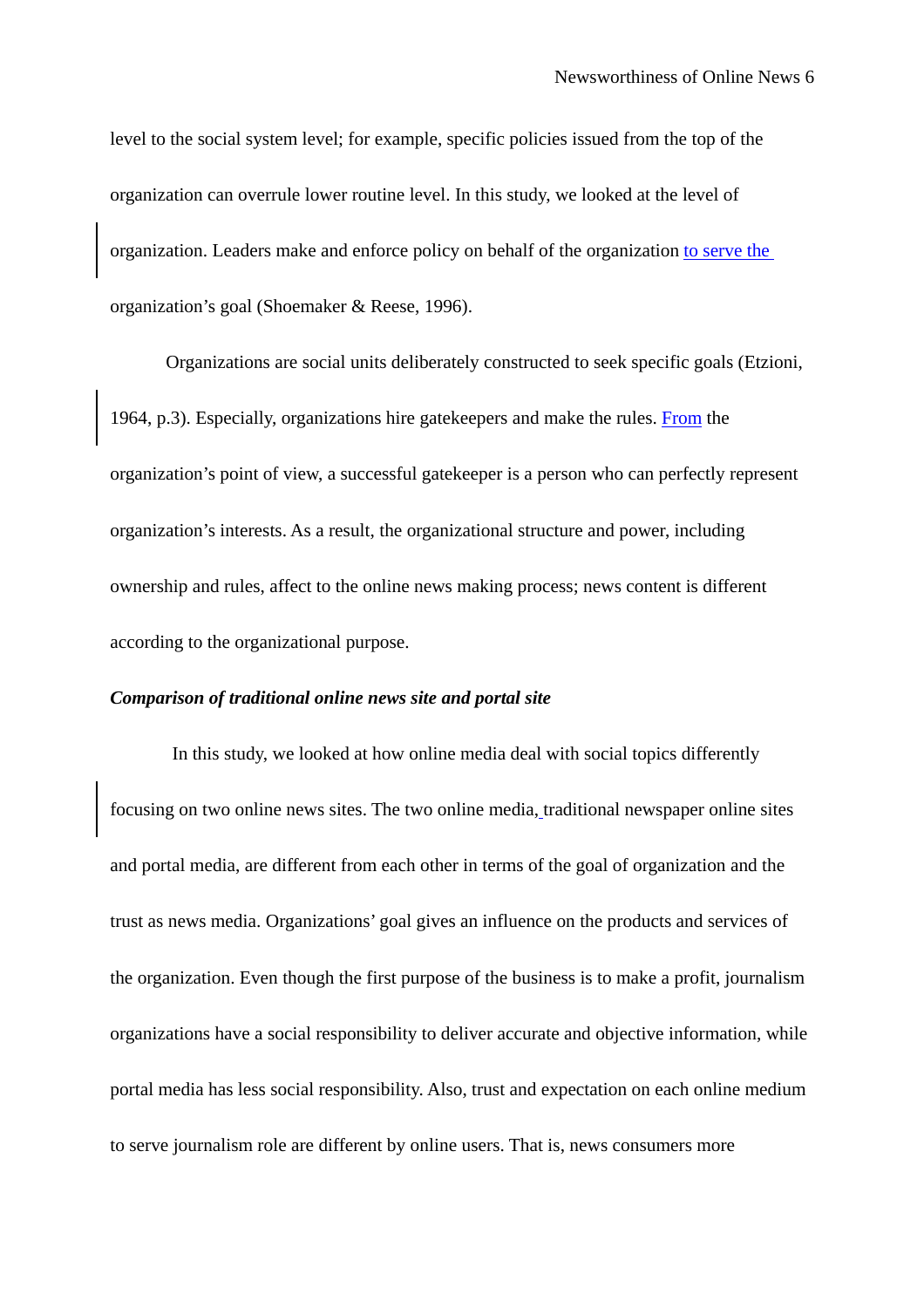frequently blame the traditional newspaper online sites than the portal media when organizations fail to deliver objective news.

Although many have studied the characteristics of online media forms with respect to interactivity or personalization compared to off-line traditional media, organizational influence on news content among different types of online media has been less documented. So, we analyzed news content on two different online media sites: *Joins.com*, a traditional newspaper online site, and *Daum.net*, a portal medium. Both *Daum.net* and *Joins.com* are most visited news web site in South Korea and have similar online functions such as e-mail exchange. *Daum.net* has a news selection system and determines which news content is more newsworthy than others. As a whole, the study focuses on the difference between media organizations and their influence on the news selection.

### *Newsworthiness indicators of news content*

 Two types of newsworthiness were examined within the characteristics of online news: *deviance* and *social significance*. Shoemaker and her colleagues (1986, 1991) suggested three dimensions of deviance and four dimensions of social significance. In this study, we observed these seven indicators of newsworthiness of the news content on the traditional newspaper online media and portal media.

**Deviance.** Deviance is a variable to examine how a news event is unlike happened. As one of the indicators, *statistical deviance* is used to see how unusually the news event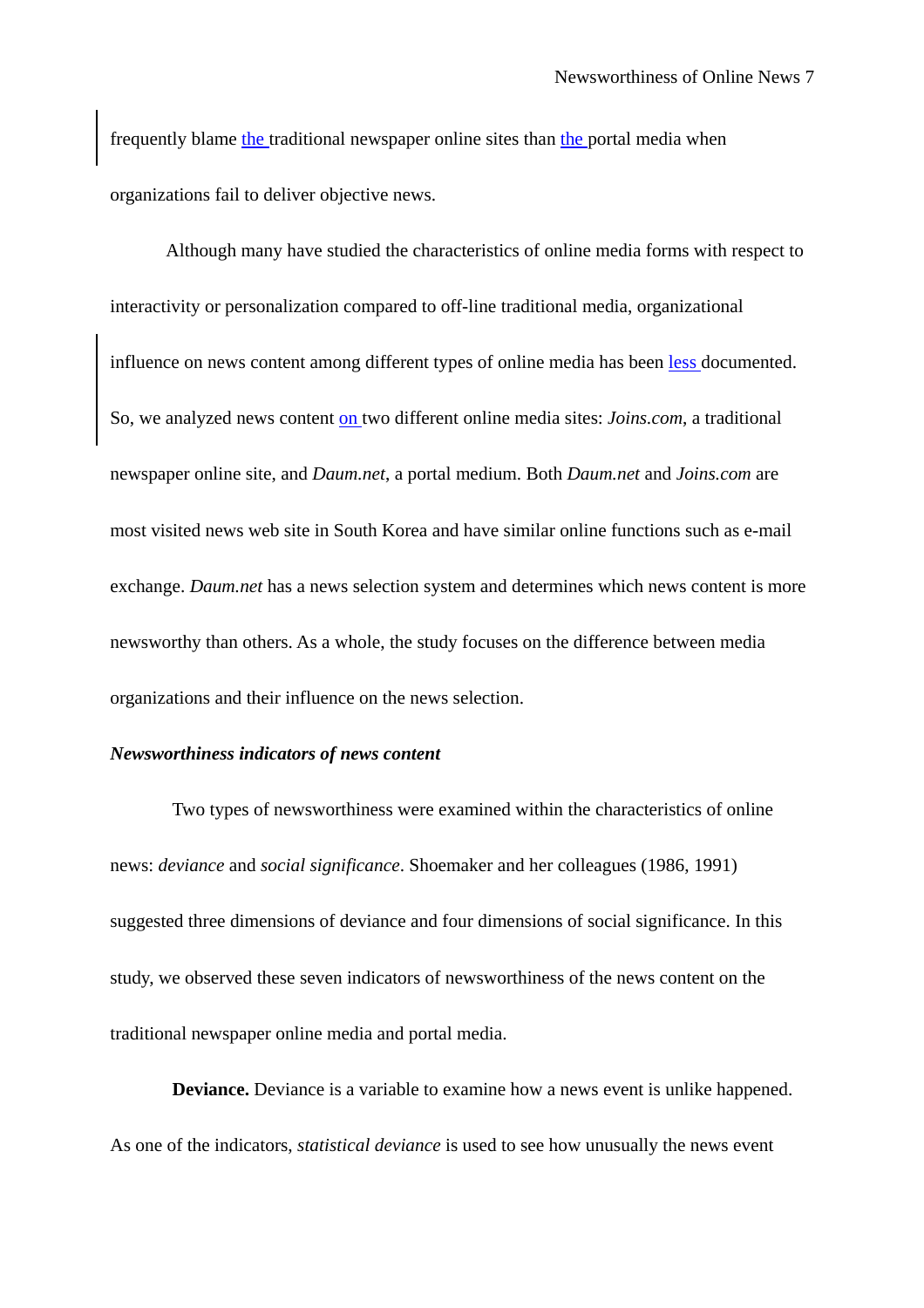occurs in a real world. In the study of the newsworthiness of world events, researchers also distinguished *social change deviance* and *normative deviance*; social change deviance is measured by how a news event potentially threatens the social status-quo and normative deviance is measured by how much a news event breaks the laws or policies of a society. (Shoemaker et al., 1991).

**Social Significance.** Social significance variable is to indicate how a news event is important and it has a potential impact on a society. Among the four indicators, *political significance* considers an impact on a society related to the government system or international governments' relations, and *economic significance* considers an impact related to business or market issues. Moreover, *cultural significance* is used when a news event is related to social norms or traditions, and *public significance* considers how importantly a news event has an impact on public's well-being (Shoemaker et al., 1991).

 Previous literature showed some differences on news content between traditional news media and online news media. Leon Sigal (1973) found that the traditional news sites prominently present government official news. For example, about 60% of news articles deal with government official routines in Washington Post and New York Times. Also, the result of Herbert Gans' study (1979) showed that prominent news deals with events which people already know. However, current research study of the characteristics of news content on the online media showed that alternative online journalism develops the user-oriented news, the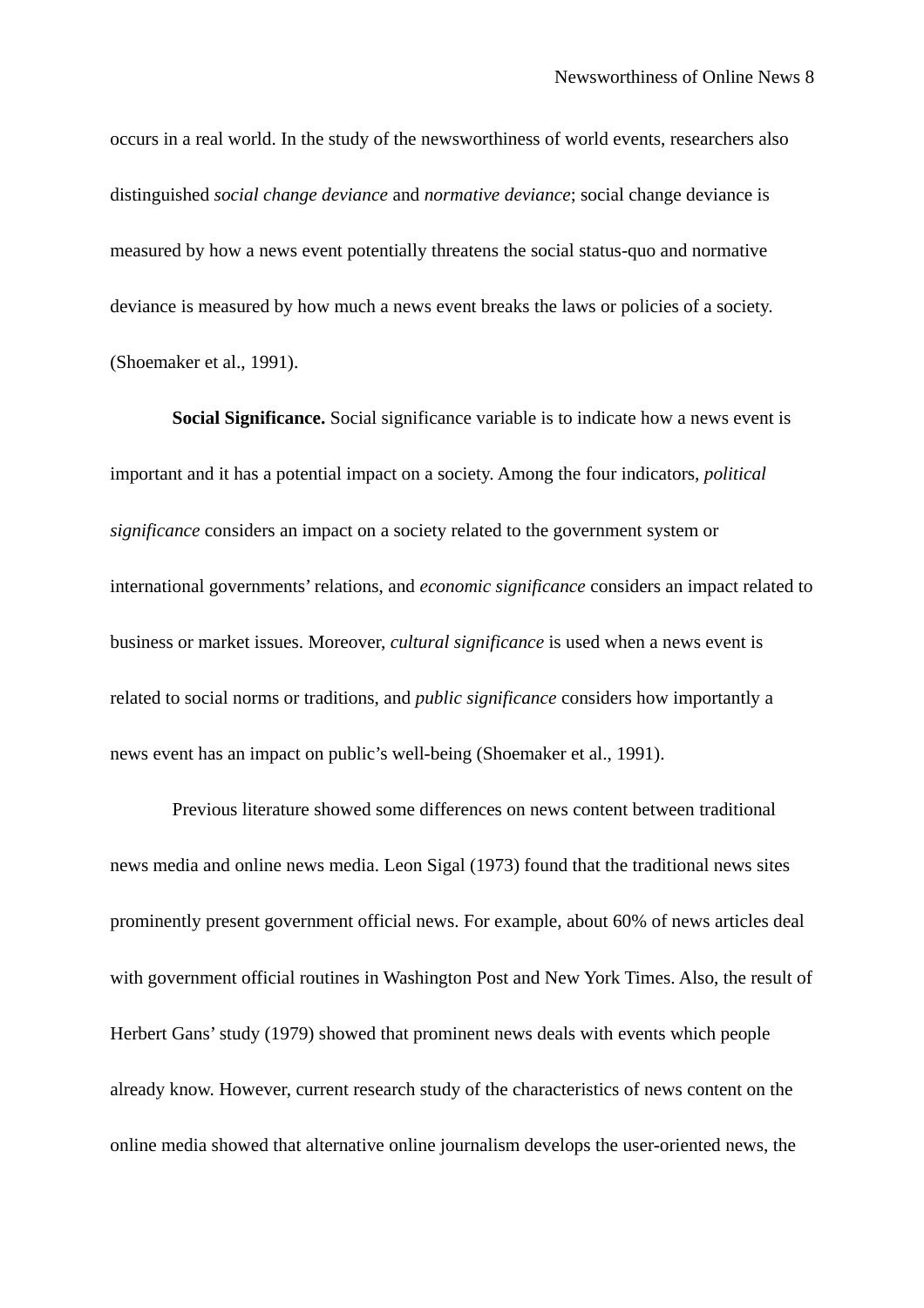topics of news broaden to everyday life (Mussi, 2003). Portal media is influenced by the online media trend, and they present more entertainment or individual life news stories. This is the reason why some journalists argue that portal media can not satisfy the criteria for journalism. To study the difference between traditional newspaper online sites and portal media, we proposed two hypotheses.

Hypothesis 1: Portal media sites' news stories are more deviant (statistically, social change, and normative) than traditional newspaper online sites' news stories.

Hypothesis 2: Portal media sites' news stories are more socially significant (politically, economically, culturally, and publicly) than traditional newspaper online sites' news stories.

### **Method**

Over the past four years Korean portal news web sites have developed and recirculating news content from traditional newspapers in Korea. By re-meditating news content, portal media also participate in the news selection process This study is designed to show the difference of news content between portal media and traditional newspaper online sites.

## *Content analysis of online news sites*

 To find out if there is a difference on the news concepts between two online journalism media, this study conducted a content analysis. We looked at news content of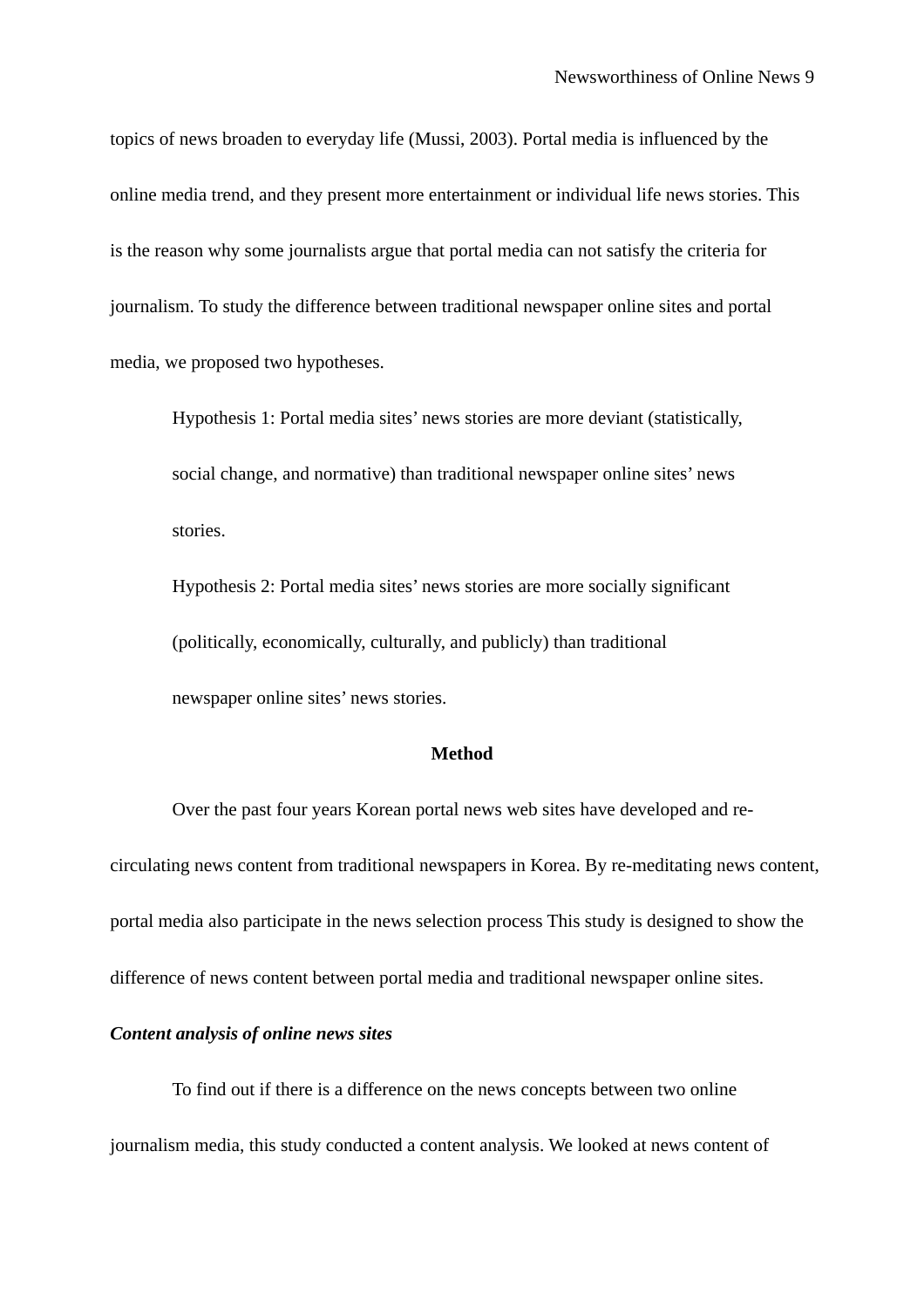online news web sites in South Korea; one news web site was from traditional newspaper online sites, and the other was from portal media sites. Traditional newspaper online sites are under the influence of the traditional off-line newspaper organization, and portal media sites are derived from expansions of online business models such as search engines, emails, or community service of portal business groups.

## *Sample and procedure*

We select the most popular sites from the list of traditional newspaper sites and portal sites based on the market share. *Chosun* and *Joongang* are the two leading off-line newspapers in Korea, and their online sites, *Chosun.com* and *Joins.com,* are also highly ranked in news consumption. According to *Korean Press Foundation* (2001), the two traditional newspapers do not show significant differences in their news content. So, in this study, we looked at *Joins.com* as a traditional newspaper online site. *Joins.com*' news category and section display are similar to portal news sites.

 Also, we defined portal news sites as one of online news sites which have their own editor group, and where the news service is one of the business profit models. As one of the leading portal media, *Daum.net* is selected which has its own news making team in the edit group.

## *Procedure*

We analyzed the news stories during one week from November 7 to November 13 in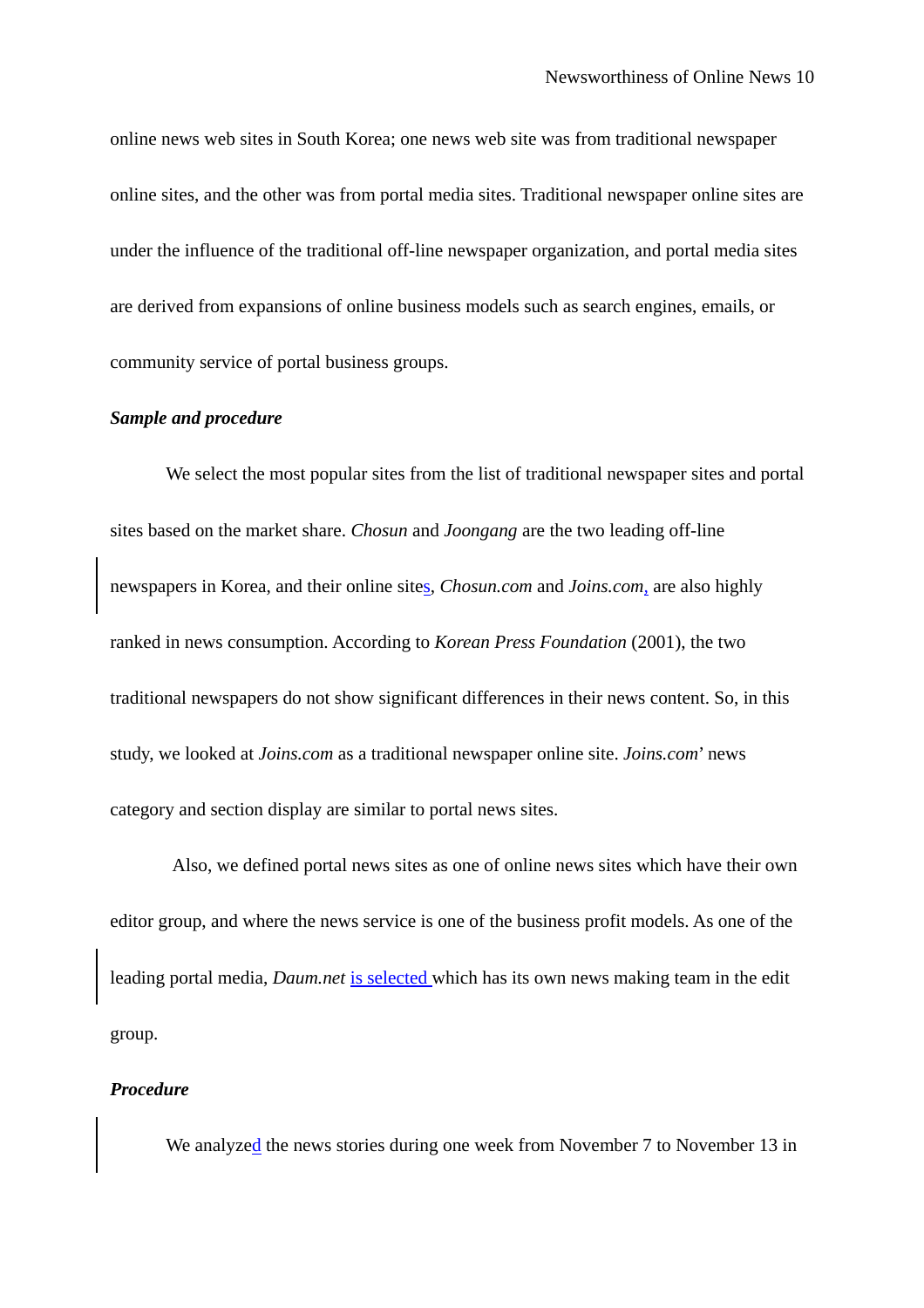2005. Internet news sites update news content promptly, and keep previous news content. Our sample news sites also updated the news content several times a day. We needed to study news content when the news sites did not update news content any more to get rid of the influence of routine media activity (Shoemaker & Reese, 1996).

 Hence, we collected news stories of the day before from each news site during the research period. Also, we kept the same time frame of a day to give same possibility of adjustment of news content and decide to set the time at noon for a convenience reason. For example, we looked at Sunday's news content at noon on Monday.

Each day, we opened the main news section of each news site and collected all news stories on the first page. Then, we measured the seven newsworthiness indicators in terms of deviance (statistically, social change, and normative) and social significance (political, economic, cultural, and public) by 0 and 1. All items are coded so that the existence of deviance and significance would have the value of 1 and the absence would have the value of 0.

## *Intercoder reliability*

80 articles were randomly selected out of 686 sample news articles, and two people code the selected article using same guidelines. Intercoder reliability was calculated for all studies using correlation formula; intercoder reliability was .88.

## **Results**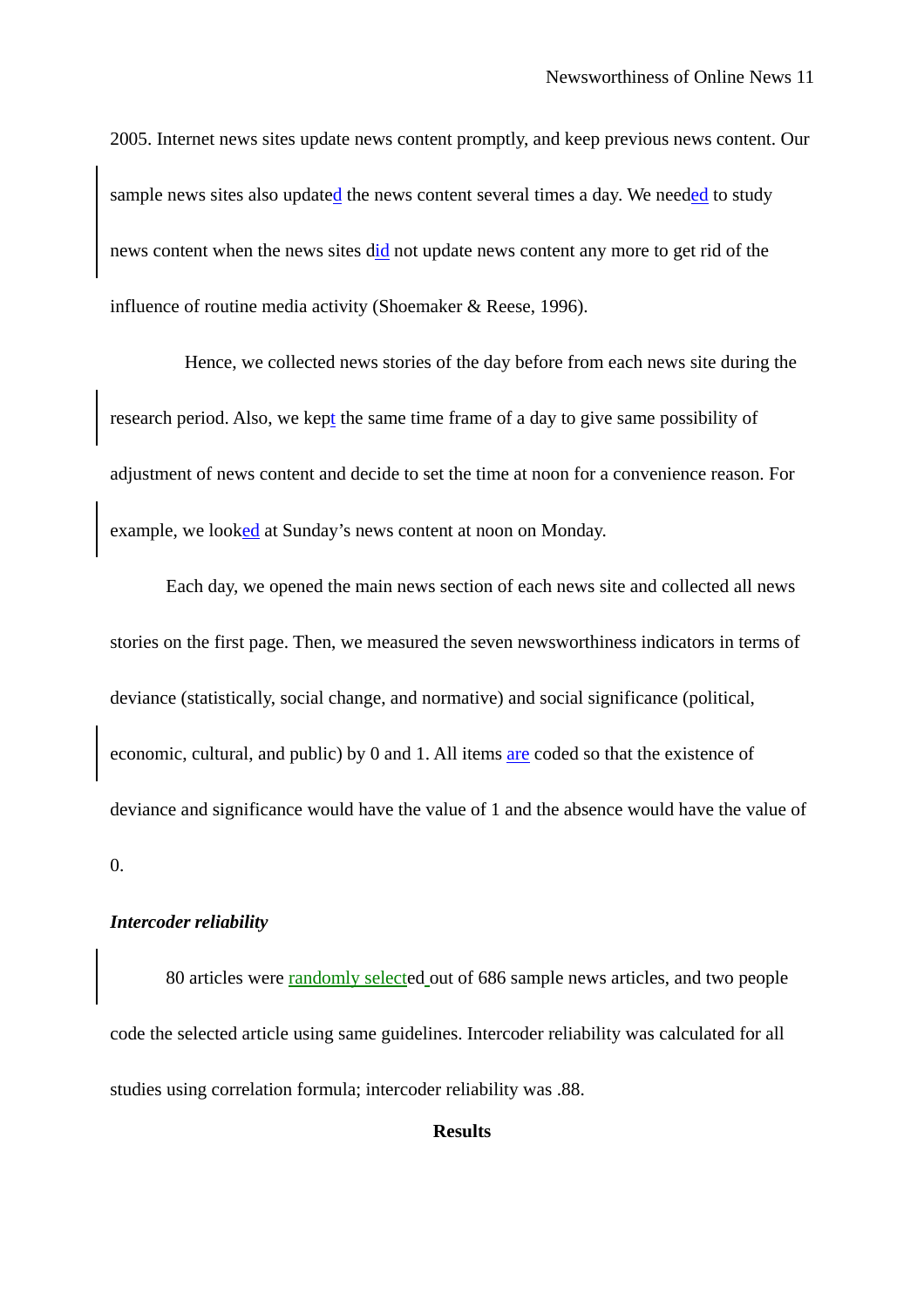To explore the newsworthiness indicators of two online news media, traditional newspaper online sites and portal media, cross-tabulation were run to see the relationship between newsworthiness of online news content and the types of medium organizations.

 This study analyzed a total of 686 news articles from two online news media in South Korea during the research period from November 7 to November 13 in 2005. The unit of analysis for the study was the news stories.

 Table 1 shows that nearly the half of the news content were gathered from traditional newspaper online sites and the other half were gathered from portal media sites  $(N = 686)$ . The next two tables show the percentages for newsworthiness indicators of news content and the cross-tabulation of the type of medium and newsworthiness of news content. Table 2 indicates what percentage of the sample news stories are newsworthy and are not newsworthy. In this study, we looked at newsworthiness in terms of deviance and social significance; deviance has three indicators such as statistical deviance, social change deviance, and normative deviance, and social significance has four indicators such as political significance, economic significance, cultural significance, and public significance.

 Among the sampled news stories, we examined that whether the news story is deviant or socially significant for each newsworthiness indicator. In each indicator, about one third of the sampled news stories from the traditional newspaper online media and portal media ( $N =$ 686) is deviant or socially significant. More specifically, among the deviance indicators,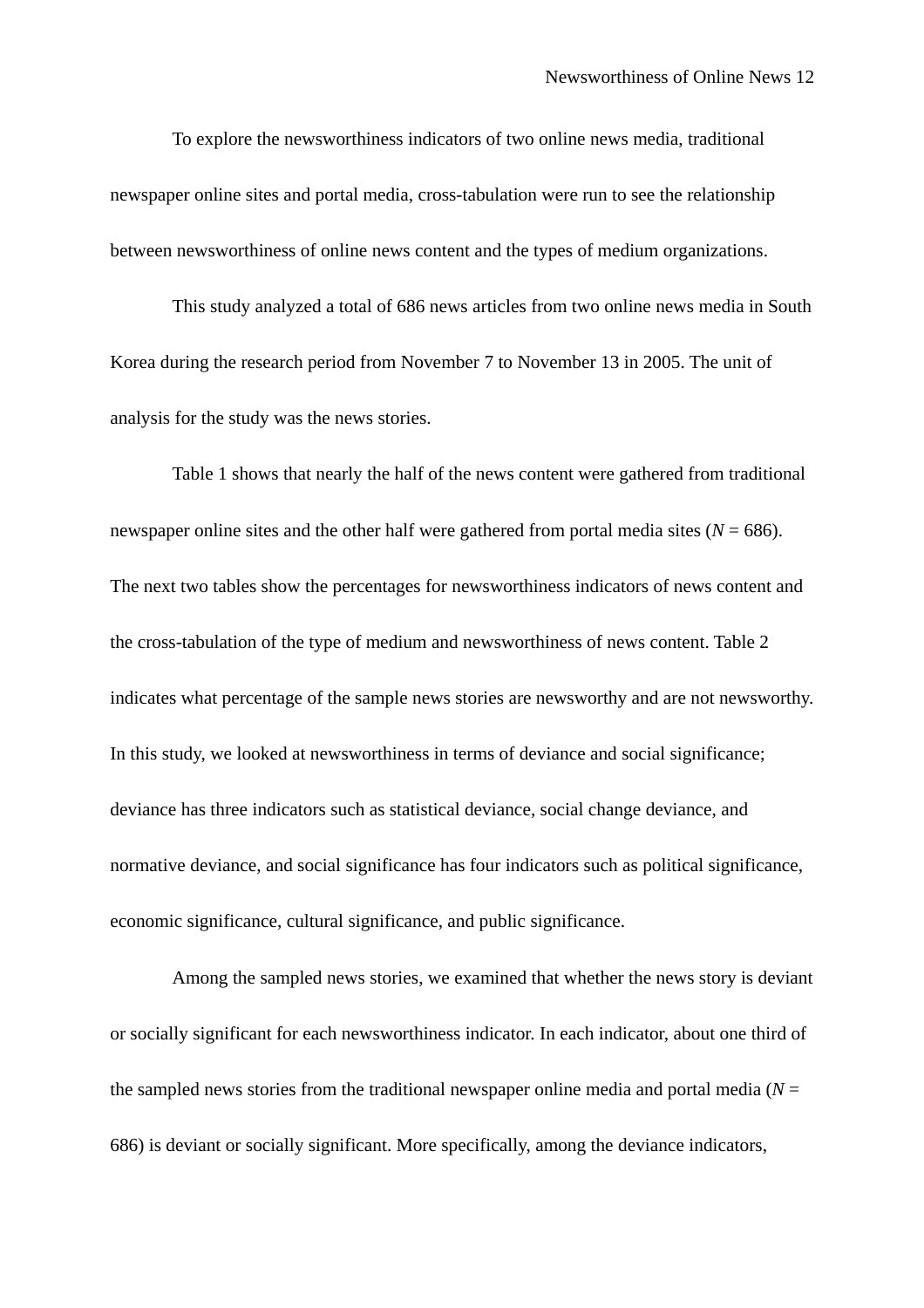social change deviance (32 %) explains at least about the news story's newsworthiness of the news content followed by statistical deviance (41 %) and normative deviance (36 %). In the social significance perspective with the four social significance indicators, political (26 %) and economic (19 %) significance explains less about the news story's newsworthiness of online news content while almost one third of the news stories are explained by each cultural significance and public significance.

 Table 3 shows the cross-tabulation result of the newsworthiness of news content by the type of online news medium. As we discussed, we divided the type of medium into traditional newspaper online media ( $N = 342$ ) and portal media ( $N = 344$ ). The result indicates the Chi-square for each indicator of newsworthiness and shows that each Chi-square is statistically significant or not. As a whole, seven indicators of newsworthiness are statistically significant. Except the economic significance indicator  $(p < .01)$ , the relationship between newsworthiness indicators and the type pf medium is strongly statistically significant (*p*  $< .001$ ).

## *Overview of Hypothesis Testing*

 As a result of Chi-square tests, table 3 shows that the deviance and social significance indicators have a significant relationship with the type of online medium. Statistical deviance variable is lead by portal media (52%) than traditional newspaper online sites (30%) and social change deviance variable is lead by portal media (39%) than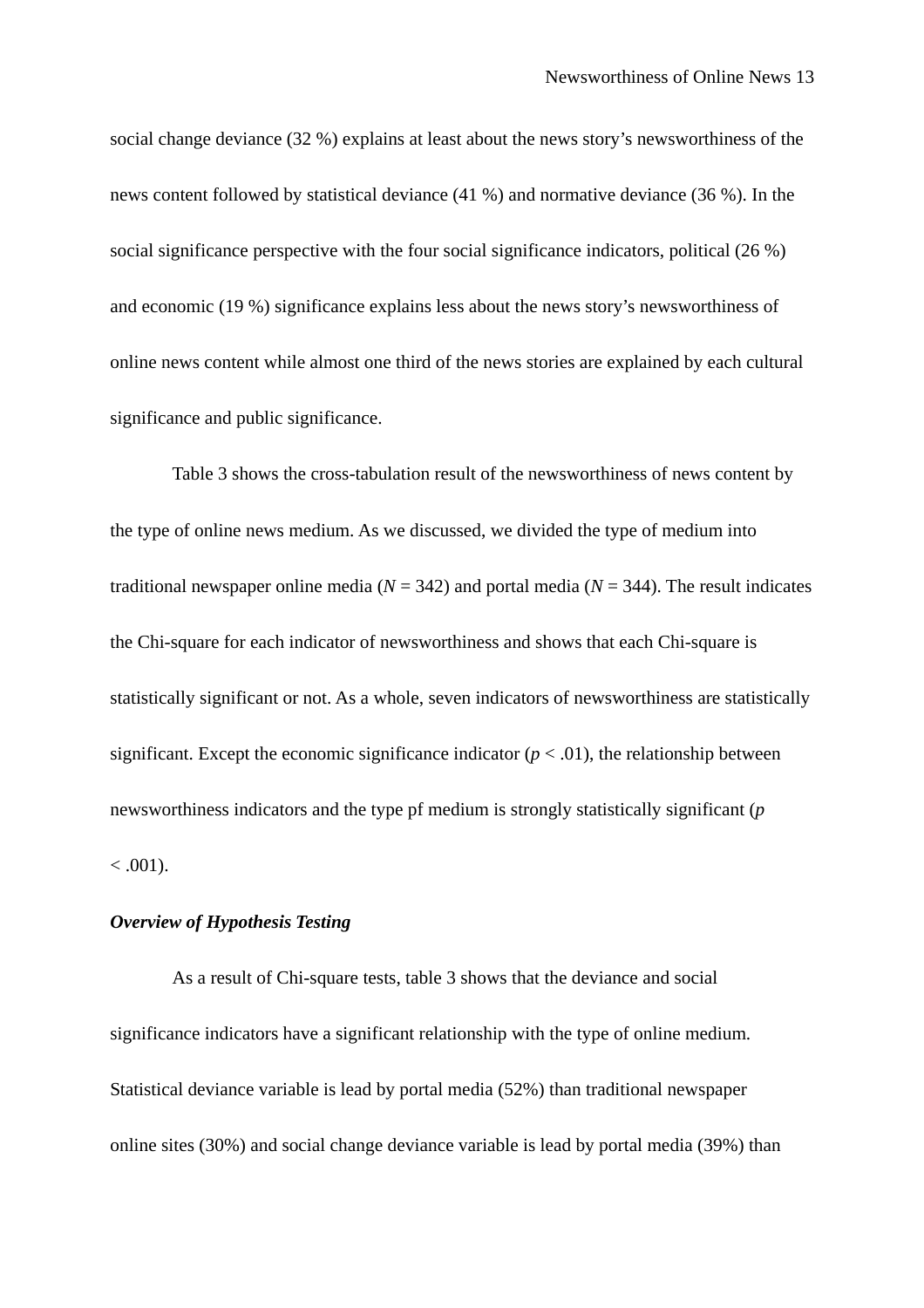traditional newspaper online sites (25%). Also, normative deviance variable is lead by portal media (46%) than traditional newspaper online sites (27%). The result shows that the news content on portal media is more deviant than traditional newspaper online sites in terms of statistical deviance, social change deviance, and normative deviance. Therefore, hypothesis 1, "portal media sites' news stories are more deviant (statistically, social change, and normative) than traditional newspaper online sites' news stories" is supported.

 In the relationship between social significance variable and the type of medium, each social significance indicator has a strong significant relationship with the type of medium (see Table 3). However, the direction of the relationship is somewhat different from what we proposed. Table 3 shows that news content on traditional newspaper online sites are more socially significant than portal media in terms of political significance and economic significance while traditional newspaper online sites are less socially significant than portal media in terms of cultural significance and public significance. Traditional newspaper online sites (34%) have more news content politically significant than portal media (18%), and traditional media sites (22%) also have more economically significant news content than portal media (14%). On the other hand, portal media (47%) have more news content culturally significant than traditional newspaper online sites (19%), and portal media (50%) have more publicly significant news content than traditional newspaper online sites (16%). Therefore, hypothesis 2, "Portal media sites' news stories are more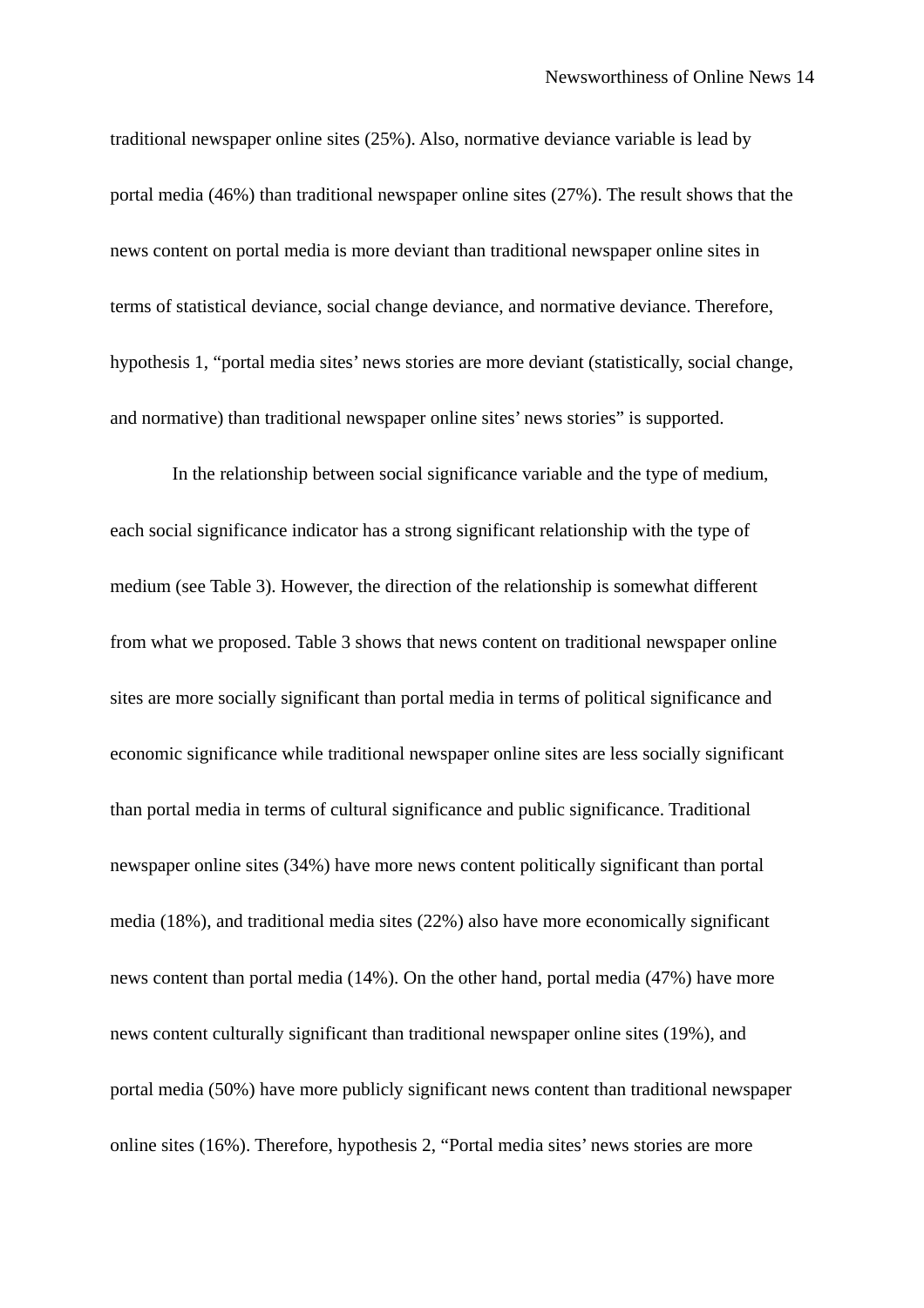socially significant (politically, economically, culturally, and publicly) than traditional newspaper online sites' news stories is partially supported.

## **Discussion**

 The purpose of this current study was to investigate newsworthiness of online news content and to explore the influence of medium organization on the newsworthiness of news content. From the individual level to the social system level, gatekeeping has a various level's of influence and this study focuses on the organizational level of influence. We explained that the type of medium organization is one of the important influences on the online news gatekeeping process, and proposed the difference of newsworthiness of news content between portal media and traditional newspaper online sites.

 A medium organization has the primary responsibility to manage news selection process. In this study, we explored two online newspaper sites and suggested the organizational role in their news selection process. Even though a news medium organization has a business goal to make a profit, a news medium organization has also been considered to have social responsibility. Traditionally, only journalists have a primary control power to decide what is newsworthy. However, when online media provide news content, dramatic changes occur in journalism practice and users' news consumption.

 Interactivity and personalization have been considered as the major features of online media, and news journalism also takes an advantage of these online media characteristics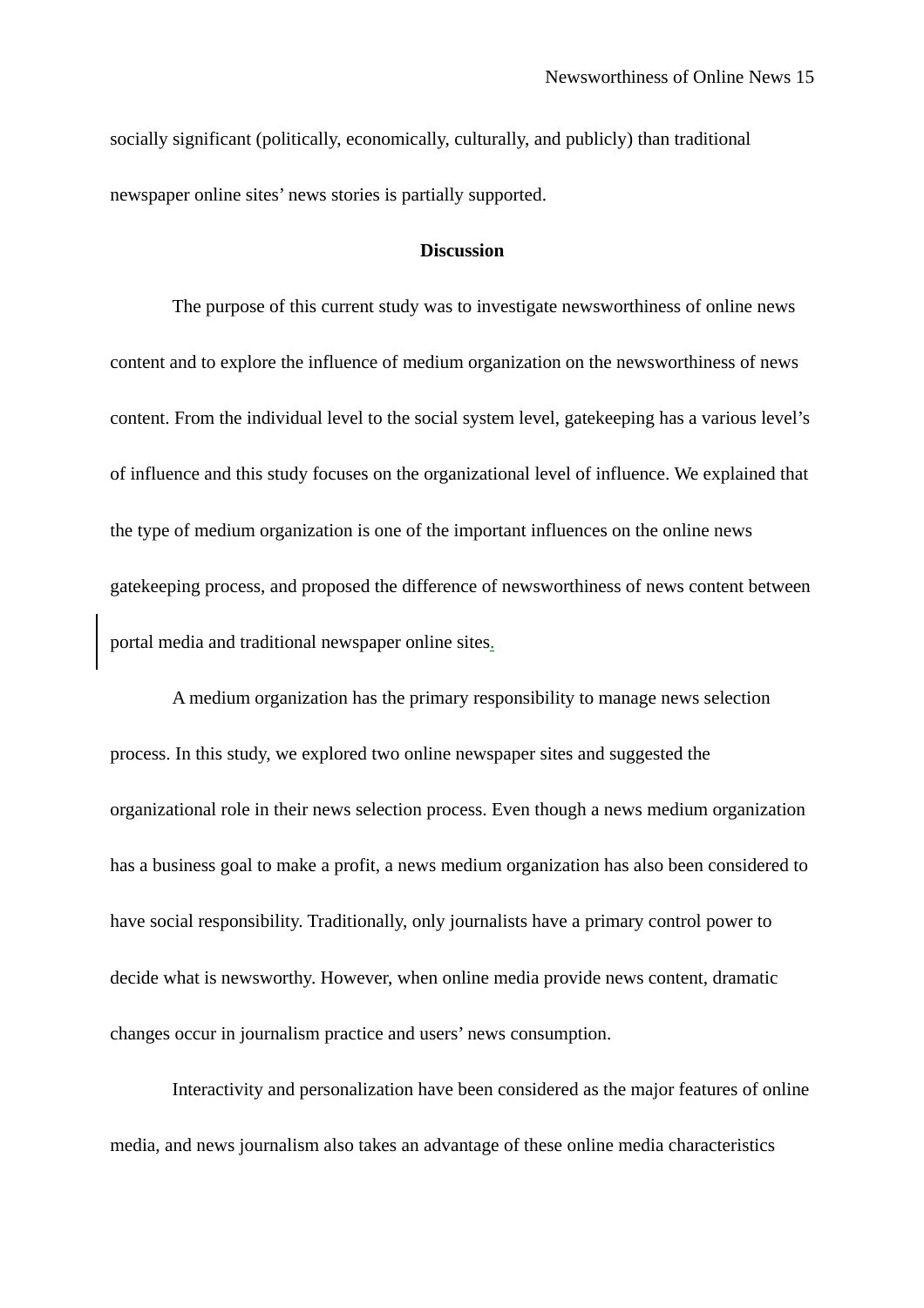(Deuze, 1999). In the online media perspective, users are not only information receivers but also information providers. It points out the prospective influence of online users' power in online business and also in news production process. When news has been considered an influential online content in the business perspective, new paradigm has been emerging in online journalism. Portal medium is one of the examples of the new online journalism. Portal media provide news content as one of the content business model as well as search engines or emails; and interestingly, it became one of the major news sources for online users (Gulli, 2005) Regarding to the influence of portal media on the news consumption, we suggested that it is necessary to examine news content on the portal media. Hence, this current study proposed two hypotheses in the relationship between newsworthiness of online news content and the influence of organization.

 In the two hypotheses, the type of medium was an independent variable and newsworthiness indicator variables were the dependent variables. There were three deviance indicators and four social significance variables. As the results show, the relationship between the deviance of a news stories and the type of medium organization was supported; portal media cover statistically deviant, social change deviant and normative deviant news more than traditional newspaper online sites. We also proposed the relationship between social significance variables and organizational influence. As we overviewed earlier, the relationship was significant; however, the direction of the relationship was different from our expectation.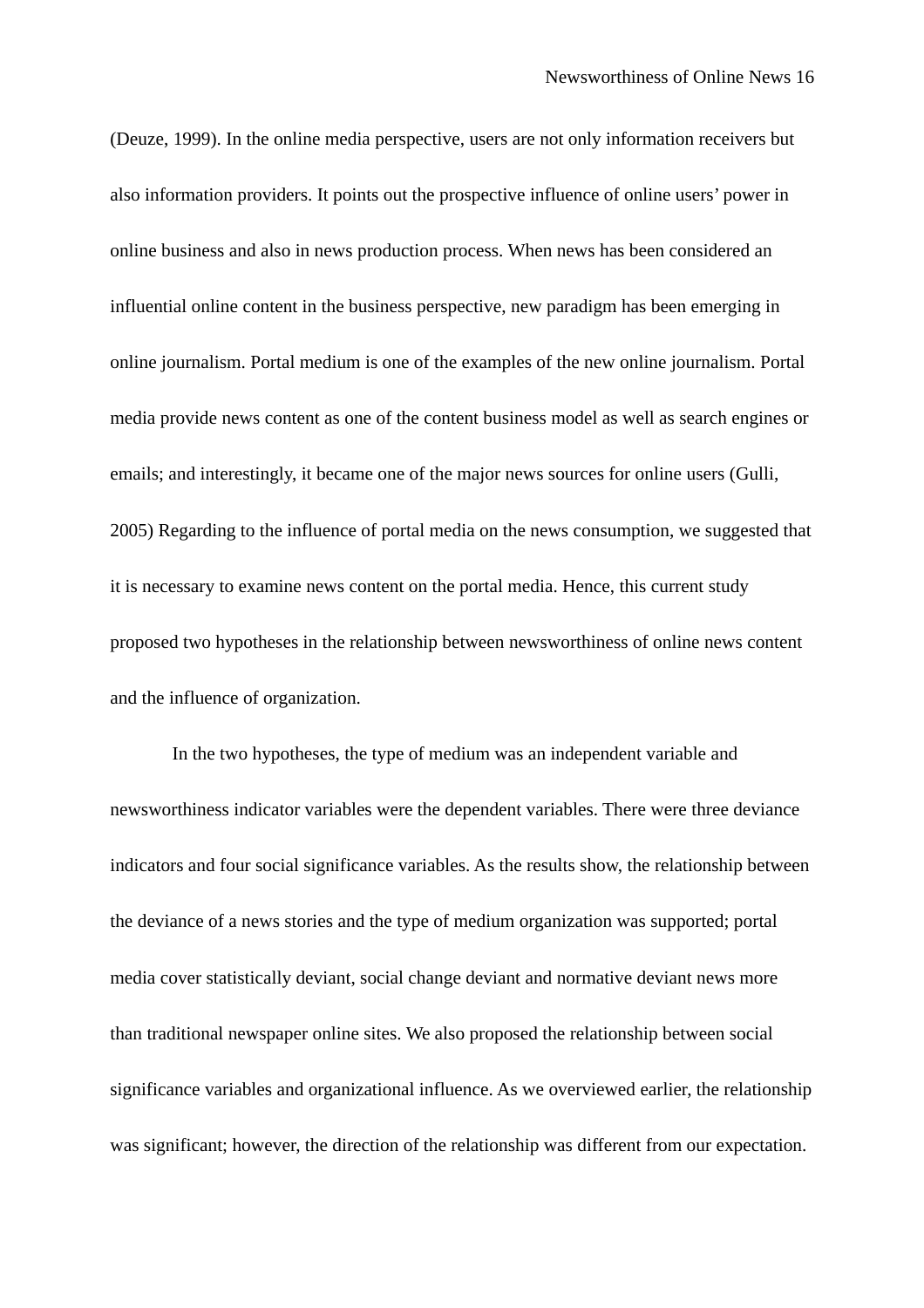Portal media cover cultural significant and public significant news more than traditional newspaper online sites while portal media cover political significant and economic significant news less than traditional newspaper online sites.

 To explain the differences of the newsworthiness of news content on the two types of online media, we considered the origin of the business and the role of the organizations. Traditional newspapers have taken the part of social message delivers for a long time, and usually government officials or economic events of a society have been major news sources. Traditional newspaper online site is one of our selections of online news organizations and it was derived from a traditional off-line newspapers. News content of traditional newspaper online sites is largely overlapped with content of traditional off-line newspapers. Also, as the result indicates in this study, traditional newspaper online sites consider political and economic significant news stories importantly. However, news content service on portal media was derived based on a business purpose to attract online users' intention quickly and increase the number of visitors. Therefore, the entrance into news coverage is more usercentered; the more unexpected, curious, individual and cultural news stories are more likely to enter the gate.

 Another implication of the current study is to explore the predictors that determine the coverage of online news. Shoemaker and her colleagues (1991) studied several newsworthiness indicators and we applied those newsworthiness indicators to the online news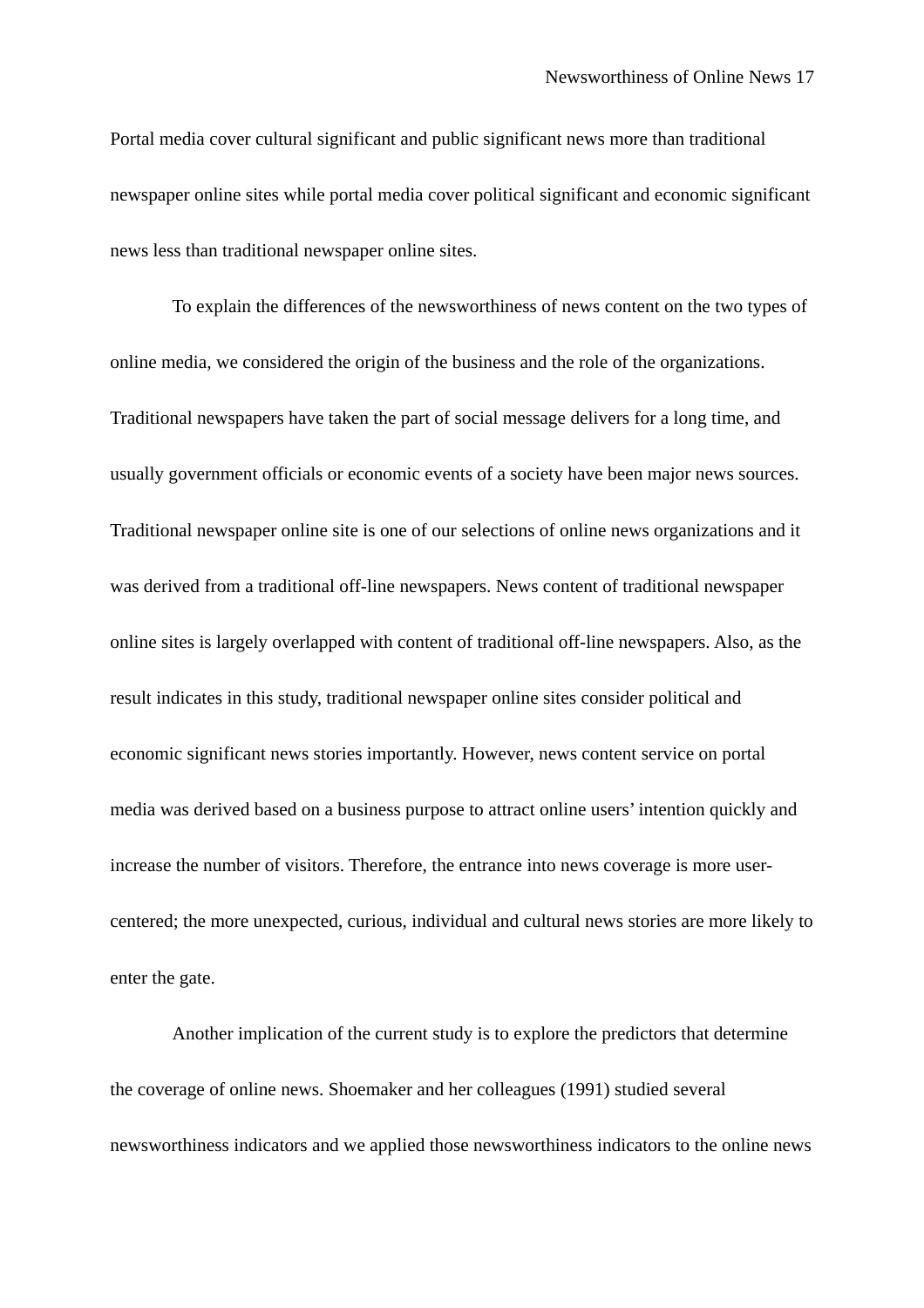content. As a result, we supported that those newsworthiness indicators were successful to examine the organizational influence on the news selection process in online journalism.

## *Future research*

 We conducted this research study from November 7 to November 13 in 2005, and there is a possibility that the one-week time period was abnormal or atypical. During the research period, we were not reported a significant social changes; however, to reduce a possible news content affected by any atypical event and to generalize the findings, we can examine the news content for a longer period.

 Also, in this study, we measured each indicator of deviance and social significance of news stories by nominal variable with the values *yes* and *no*, and we did not measure the intensity of each type of newsworthiness. If we figure out the intensity of deviance and social significance of news content, we can have a better knowledge about the degree of the difference of the newsworthiness characteristics between the two types of online media.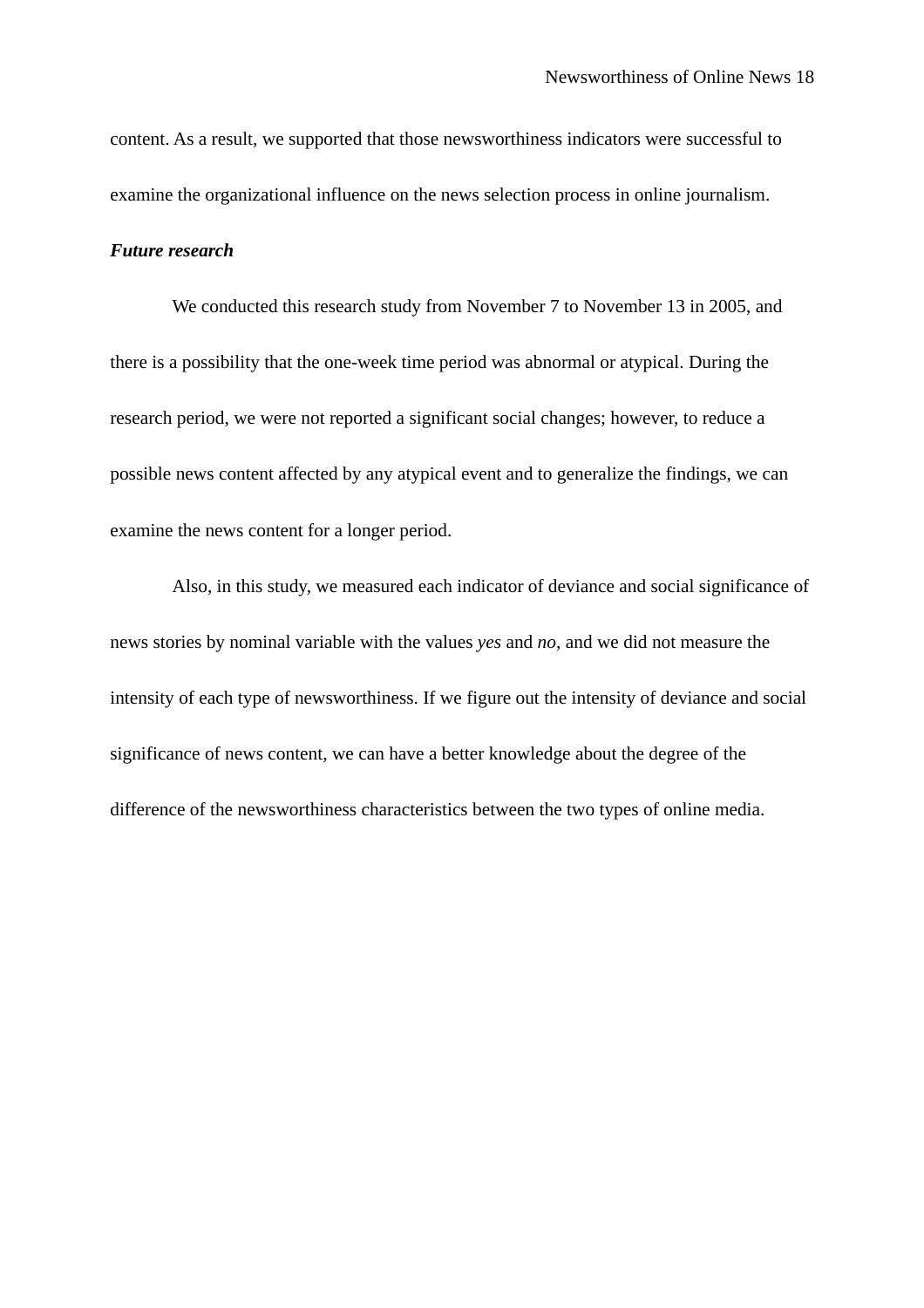#### **References**

- Bovitz, G. L., Druckman, J. N., & Lupia, A. (2002). When can a news organization lead public opinion? - ideology versus market forces in decisions to make news. *Public Choice*, 113, 127-155.
- Chang, T. K., Shoemaker, P. J., & Brendlinger, N. (1987). Determinants of international news coverage in the U.S. Media. *Communication Research*, 14(4), 396-414.
- Cohen, A. A., Adoni, H., & Bantz, C. R. (1990). *Social conflict and television news*. Newbury Park, CA: Sage Publications.
- Cohen, E. L. (2002). Online journalism as market-driven journalism. *Journal of Broadcasting & Electronic Media*, 46(4), 532-548.
- Deuze, M. (1999). Journalism and the web: an analysis of skills and standards in an online environment, *Gazette*, 61(5), 373-390.
- Entman, R.M. (1993). Framing: toward clarification of a fractured paradigm*. Journal of Communication,* 43, 51-58.

Etzioni, A. (1964). *Modern organizations*. Englewood Cliffs, NJ: Prentice Hall.

- Gans, H. J. (1979). *Deciding what's news: a study of CBS evening news, NBC nightly news, Newsweek and Time. New York*, NY: Pantheon Books.
- Gulli, A. (2005). The anatomy of a news search engine, Proceedings of the  $14<sup>th</sup>$  international conference on World Wide Web, May 10-14, 2005, Chiba, Japan, 880-881.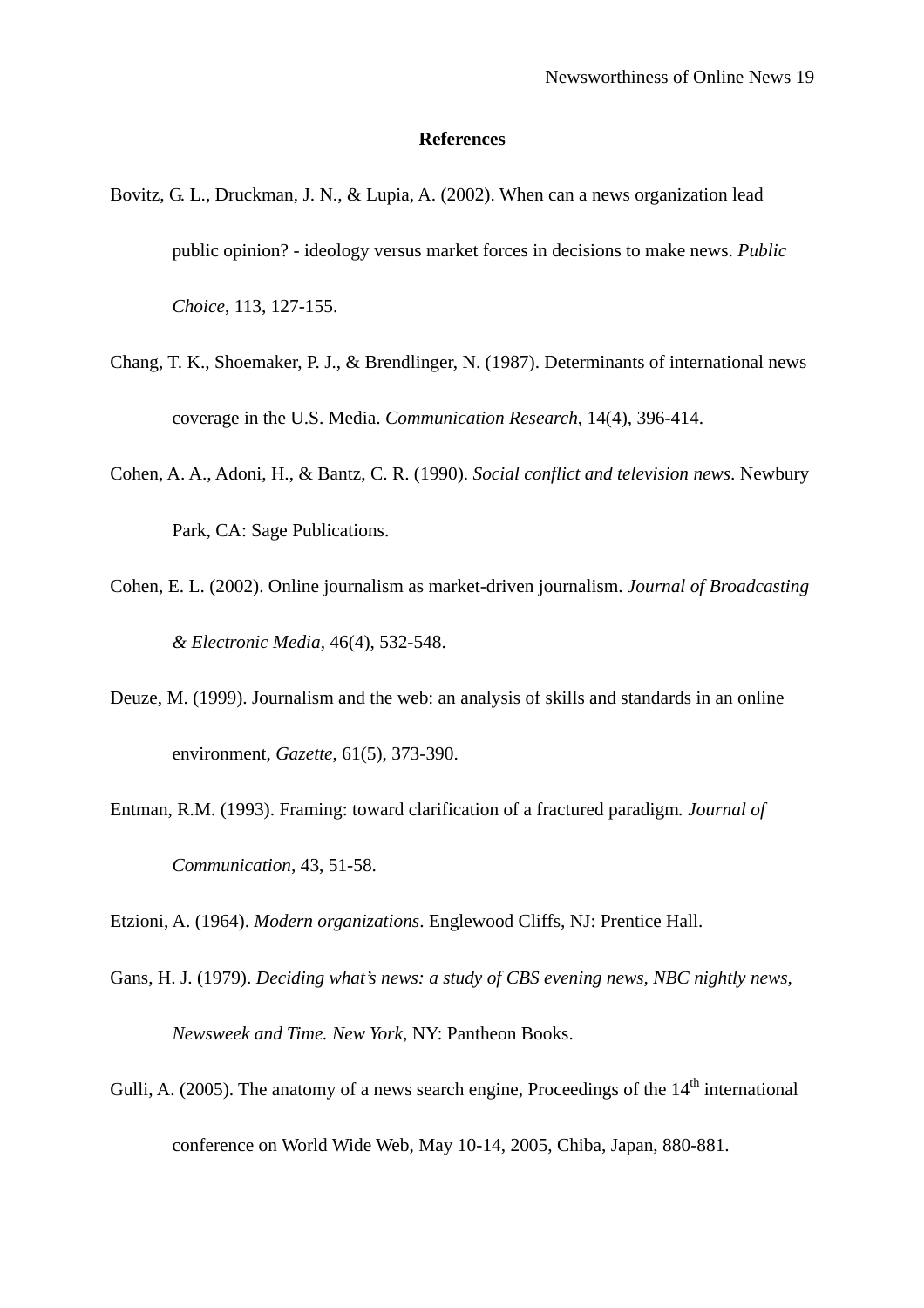Harriss, J., Leiter, K., & Johnson, S. (1985). *The complete reporter*. New York, NY: Macmillan Publishing Company.

Hirsch, F. (1976). *Social limits to growth*. Cambridge, MA: Harvard University Press.

- Hollifield, C. A., Kosicki, G. M., & Becker, L. B. (2001). Organizational vs. professional culture in the newsroom: television news directors' and newspaper editors' hiring decisions. *Journal of Broadcasting & Electronic Media*, 45(1), 92-117.
- Izard, R. S., Culbertson, H. M., & Lambert, D. A. (1977). *Fundamentals of news reporting*. Dubuque, IA: Kendall/Hunt Pub. Co.
- Lang, K., & Lang, G. E. (1959). *The mass media and voting*. In E. Burdick and Broadbeck, A. J. (Eds.). American voting behavior, 217-235. Glencoe, III: Free Press.
- Luttbeg, N.R.(1983). News consensus: do U.S. newspapers mirror society's happening? *Journalism Quarterly*, 60, 484-488.
- Mussi, S. (2003). Automatic personalized news-recommendation: a new service of the CILEA supercomputing portal, *Bollettino Del CILEA*, 88, 5-9.

Paletz, D. L, & Entman, R. M. (1981). *Media, power, politics*. New York, NY: The Free Press.

- Rao, M (2003). *News media and new media: The Asia-Pacific internet handbook episode V*. Singapore: Eastern Universities Press.
- Severin, W. J., & Tankard, J. W. II. (2001). *Communication theories: Origins, methods, uses*. White Plains, NY: Longman Inc.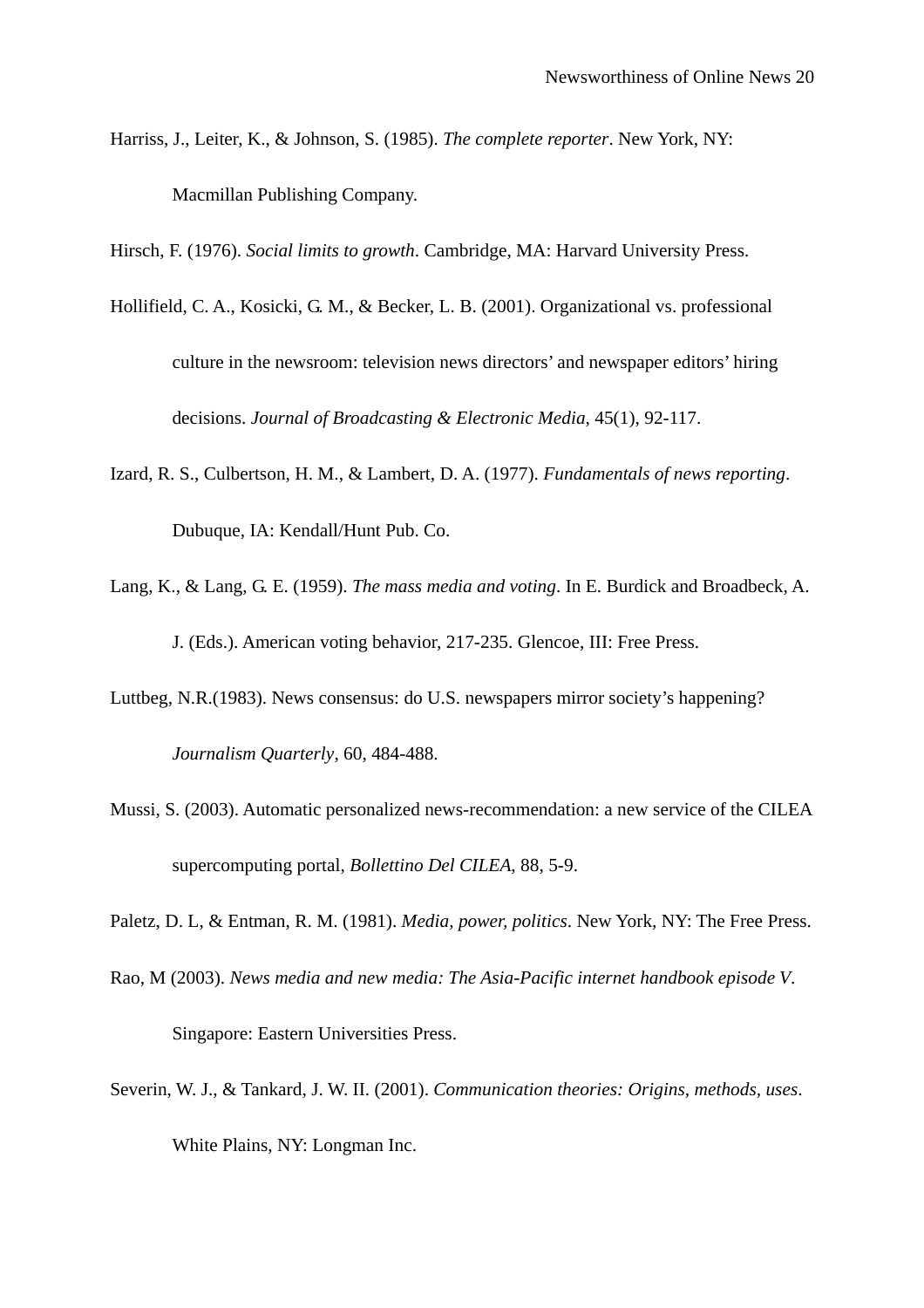Shoemaker, P. J. (1991). *Communication concept 3: Gatekeeping.* Newbury Park, CA: Sage.

- Shoemaker, P. J. (1996). Hardwired for news: using biological and cultural evolution to explain the surveillance function. *Journal of Communications*, 46(3), 32-47.
- Shoemaker, P. J., Chang, T. K., & Brendlinger, N. (1986). Deviance as a predictors of newsworthiness: coverage of international events in the U.S. media. In M. L. McLaughlin (Eds.), *Communication Yearbook*, 10. Newbury Park, CA: Sage.
- Shoemaker, P. J., Danielian, L. H., & Brendlinger, N. (1991). Deviant acts, risky business and U.S. interests: the newsworthiness of world events. *Journalism Quarterly*, 68(4), 781- 795.
- Shoemaker, P. J., & Reese, S. D.(1996). *Mediating the message: theories of influences on mass media content*. White Plains, NY: Longman.
- Sigal, L. (1973). *Reporters and officials-the organization and politics of newsmaking*. Lexington, MA: D.C. Heath & Company.
- Stephens, M. (1993). *Broadcast news*. New York, NY: Holt, Rinehart & Winston. Inc.
- Sundar, S. S., & Nass, C. (2001). Conceptualizing sources in online news. *International Communication Association*, 34, 52-72.
- Radev, D., Otterbacher, J., Winkel, A., & Blair-Goldensohn, S. (2005). Newsinessence: Summarizing online news topics, *Communications of the ACM*, 48(10), 95-98.

Richard, M. B. (1979). The gatekeeper reassessed: a return to Lewin, *Journalism Quarterly*,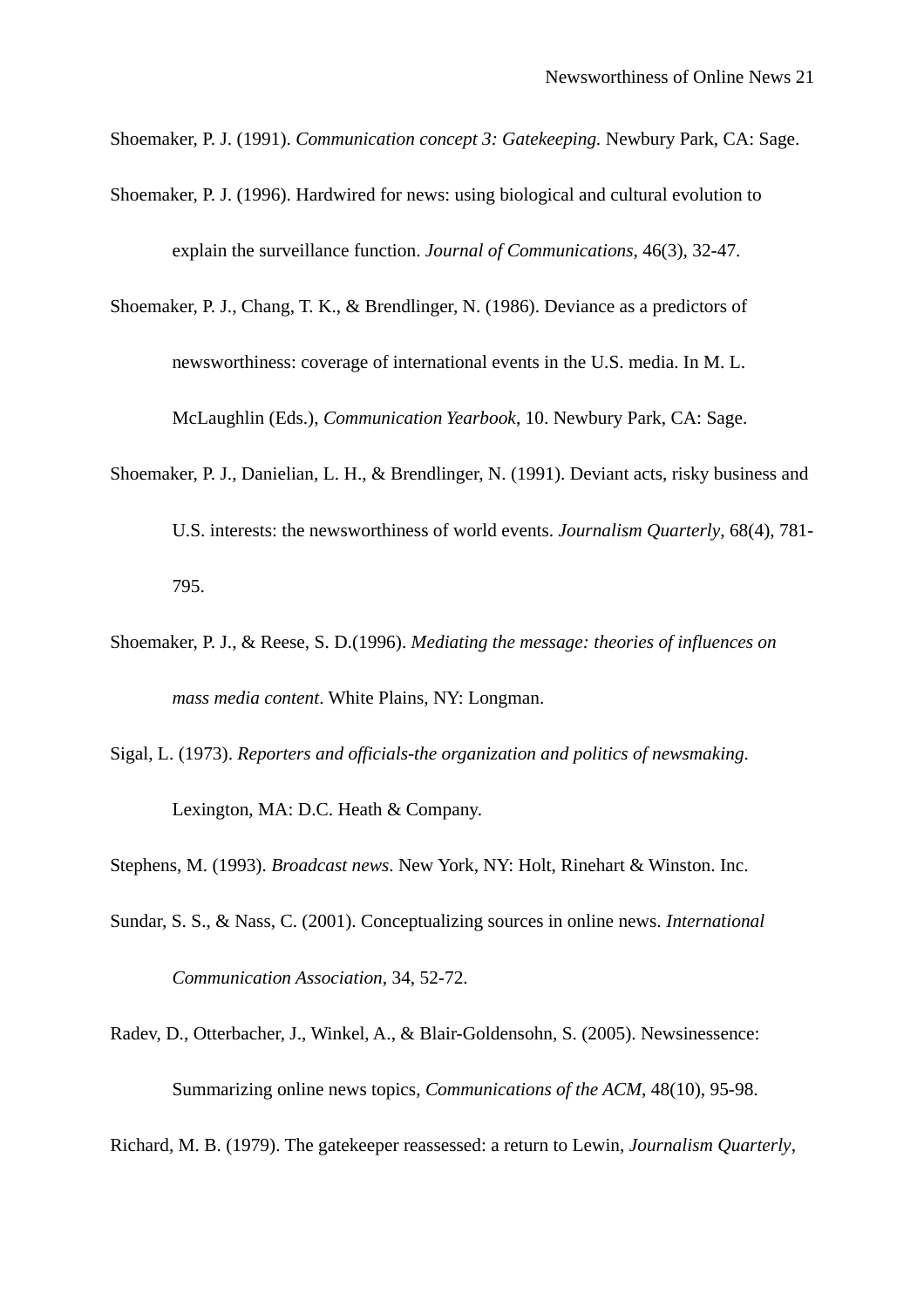56, 595-601, 679.

Whitney, D. C., Becker, L. B. (1982). 'Keeping the gates' for gatekeepers: the effect of wire

news, *Journalism Quarterly*, 59, 60-65.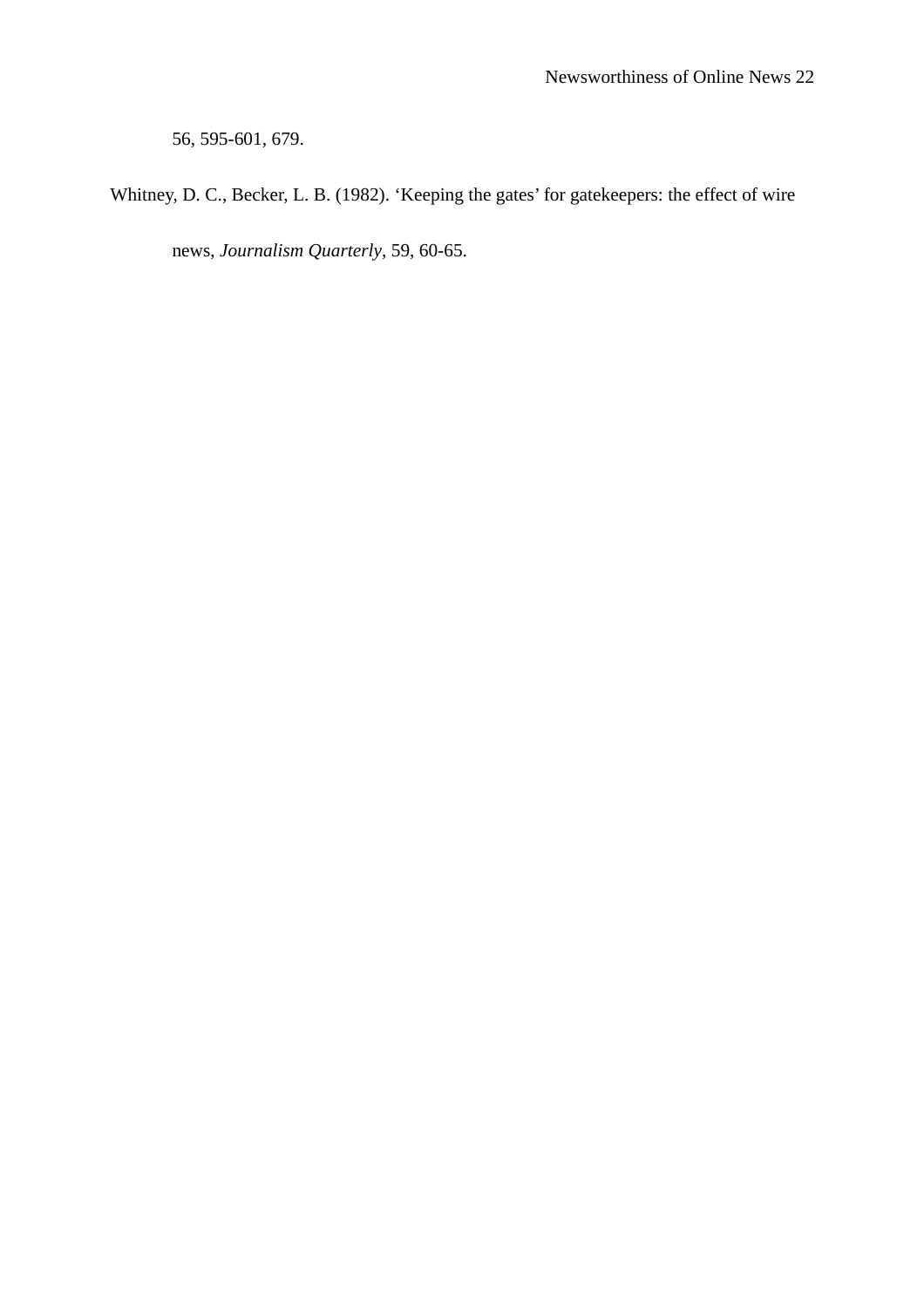## **Table 1**  *Percentages for types of medium (N= 686)*

| Variables                          | %         |  |  |
|------------------------------------|-----------|--|--|
| Types of medium                    |           |  |  |
| Portal media                       | 50.10     |  |  |
| Traditional newspaper online media | 49.90     |  |  |
|                                    | 100.00%   |  |  |
|                                    | $(N=686)$ |  |  |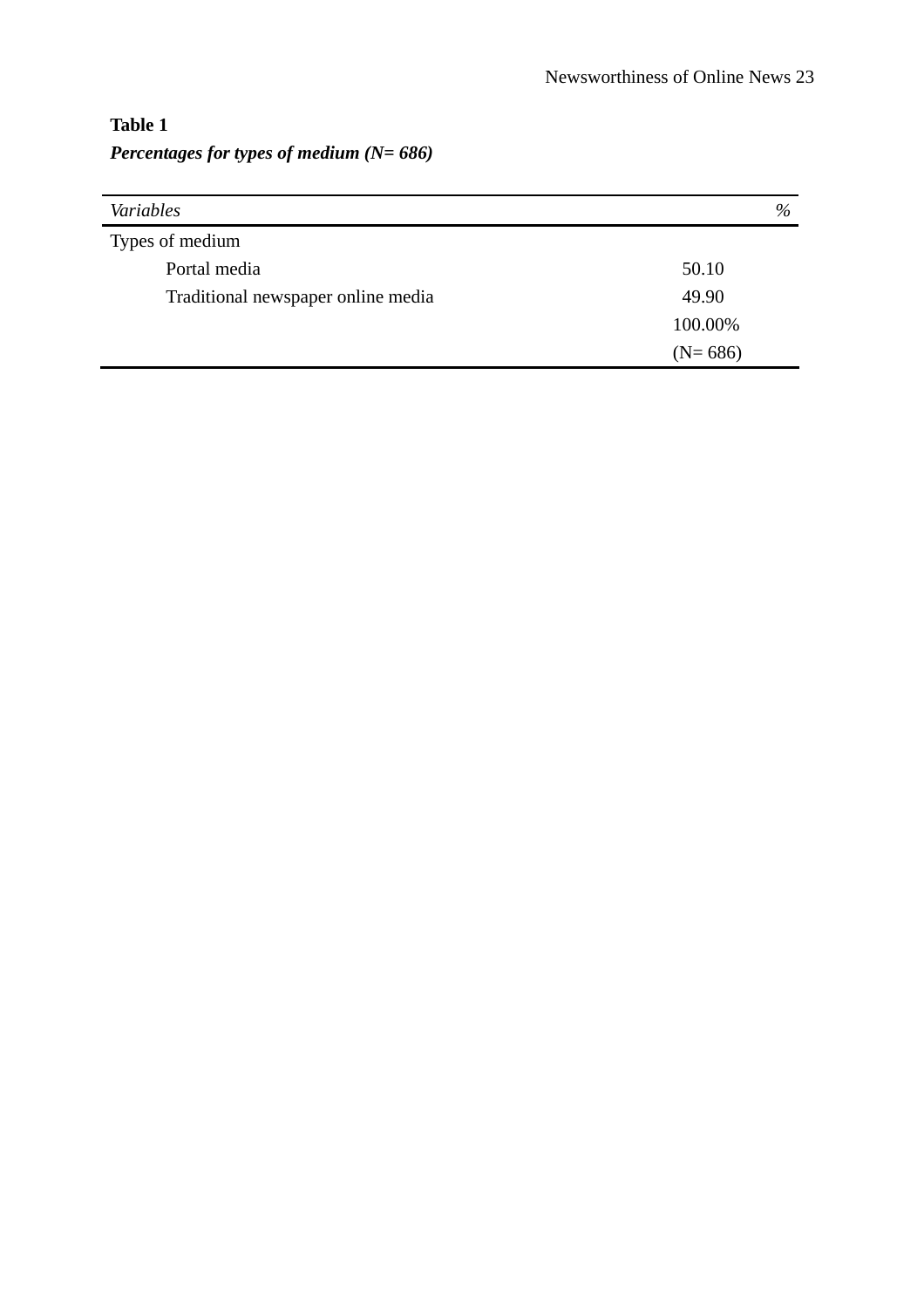| Variables                   | $\%$       |
|-----------------------------|------------|
| Deviance                    |            |
| <b>Statistical deviance</b> |            |
| Yes                         | 41.0       |
| No                          | 59.0       |
|                             | 100.00%    |
| Social change deviance      |            |
| Yes                         | 31.9       |
| No                          | 68.1       |
|                             | 100.00%    |
| Normative deviance          |            |
| Yes                         | 36.4       |
| No                          | 63.6       |
|                             | 100.00%    |
| Social significance         |            |
| Political significance      |            |
| Yes                         | 26.2       |
| No                          | 73.8       |
|                             | 100.00%    |
| Economic significance       |            |
| Yes                         | 18.5       |
| No                          | 81.5       |
|                             | 100.00%    |
| Cultural significance       |            |
| Yes                         | 32.8       |
| $\rm No$                    | 67.2       |
|                             | 100.00%    |
| Public significance         |            |
| Yes                         | 32.9       |
| $\rm No$                    | 67.1       |
|                             | $100.00\%$ |

## **Table 2**  *Percentages for newsworthiness of news content variable (N= 686)*